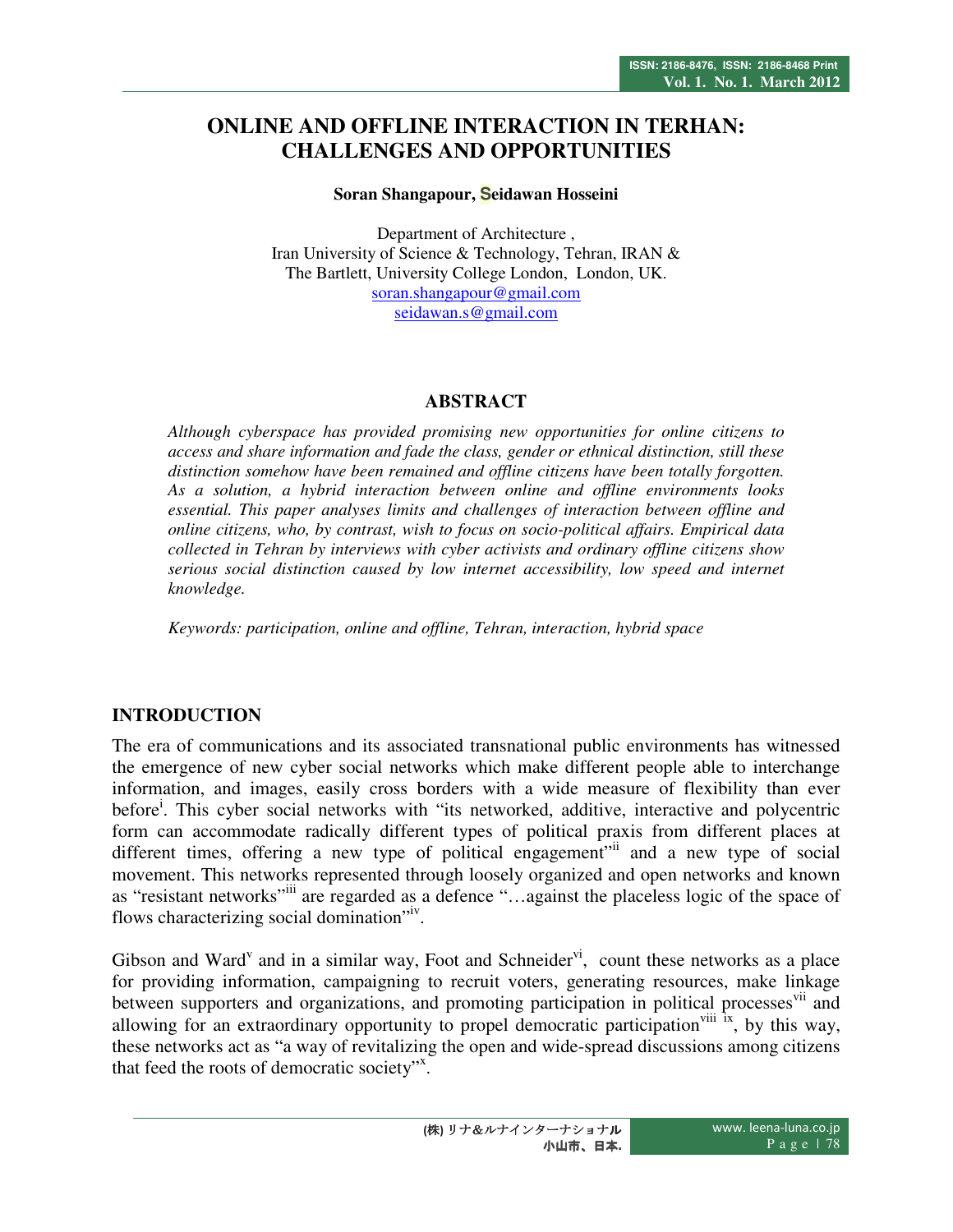Internet is also valuable because it offers organizations "information to glean, expertise on which to draw, coordination never before possible with such little expense, and new challenges to the way that we manage our interpersonal and professional relationships"x<sup>1</sup>. Moreover, Heath<sup>x11</sup> claims "World Wide Web pages are being used to supply information as well as elicit commentary and problem solution advice from stakeholders and stake seekers. The Internet can also serve as a strategic communication instrument which organizations can use throughout a crisis. In addition, Edelman <sup>xiii</sup> pointed out that virtual technology has created a "new generation" of crisis response" in a way that risk is not so much inherent in opening up communication about a crisis via the Internet; rather, risk is inherent in the way that the organization responds<sup>xiv</sup>.

Although scholars predicted that through the internet, citizens could participate in a direct, deliberative democracy<sup>xv</sup>, much of the research has centered on questions of general access<sup>xvi</sup> xvii xviii xix xx, content corporatization and commercialization, or universal usage patterns<sup>xxi xxii xxiii xxiv</sup> xxv xxvi xxvii xxviii. Overall, much of the researches have centered on general communicative issues and the possibilities of the internet rather than actual uses and perceptions by those who create online content<sup>xxix</sup>.

## **Theoretical framework**

However, the Internet has been imbued with a sense of optimism that it can somehow fade the class, gender or ethnical distinction in its realm and as it is claimed, has reinvented transnational activism  $2$  and can serve as an important resource for social movement communication, few studies have doubt and remind us somehow in virtual space class, gender, ethnic and religious borders still have been remained similar to the borders do exist in real world<sup>xxx</sup> xxxi xxxii xxxii and a digital divide can be seen easily in different cases.

Based on these extensive studies and other similar researches, this digital divide occurs in two major sections, the first is originally caused by the disparities in access to and use of digital technology and the second rises from the real world divided which causes the cyber users defines themselves according to dominant class, gender or religion which is more acceptable in the real world. In the first section, some studies revealed that whites, males, the wealthy, college educated, young people and those living in urban communities were more interested to be the users of these new technologies<sup>xxxiv</sup>.Indeed, studies continue to show that gender, race, socioeconomic status, primary language, geographical location, (dis)ability, educational level and generational characteristics are associated with disparities in access to and use of virtual technology<sup>xxxv</sup> 33 31.

Some feminists believe, the internet is 'a space to escape from the dichotomy of gender and the boundaries produced by physical bodies'<sup>xxxvi</sup> and it can be a place where differences and social contexts are erased, creating a true meritocracy or a feminist utopia xxxviii xxxviii, But this cyber utopia masks opportunities to understand the processes and performances of gender norms undermines feminist efforts to directly address these normative practices, including 'compulsory heterosexuality<sup>xxxix</sup> or 'the tyranny of gender'<sup>xl</sup>. The second danger is lying in separating a user from her or his site-specific socio-economic location, most users are assumed to represent the dominant (sex, race, class, etc.) – what Nakamura<sup>xii</sup> (1999) calls 'default whiteness'. Users online are assumed white – and are often assumed male, middle-class, technologically savvy, and on US-based sites, Christian<sup>xlii</sup>. In a research on college students, Knox<sup>xliii</sup> found that students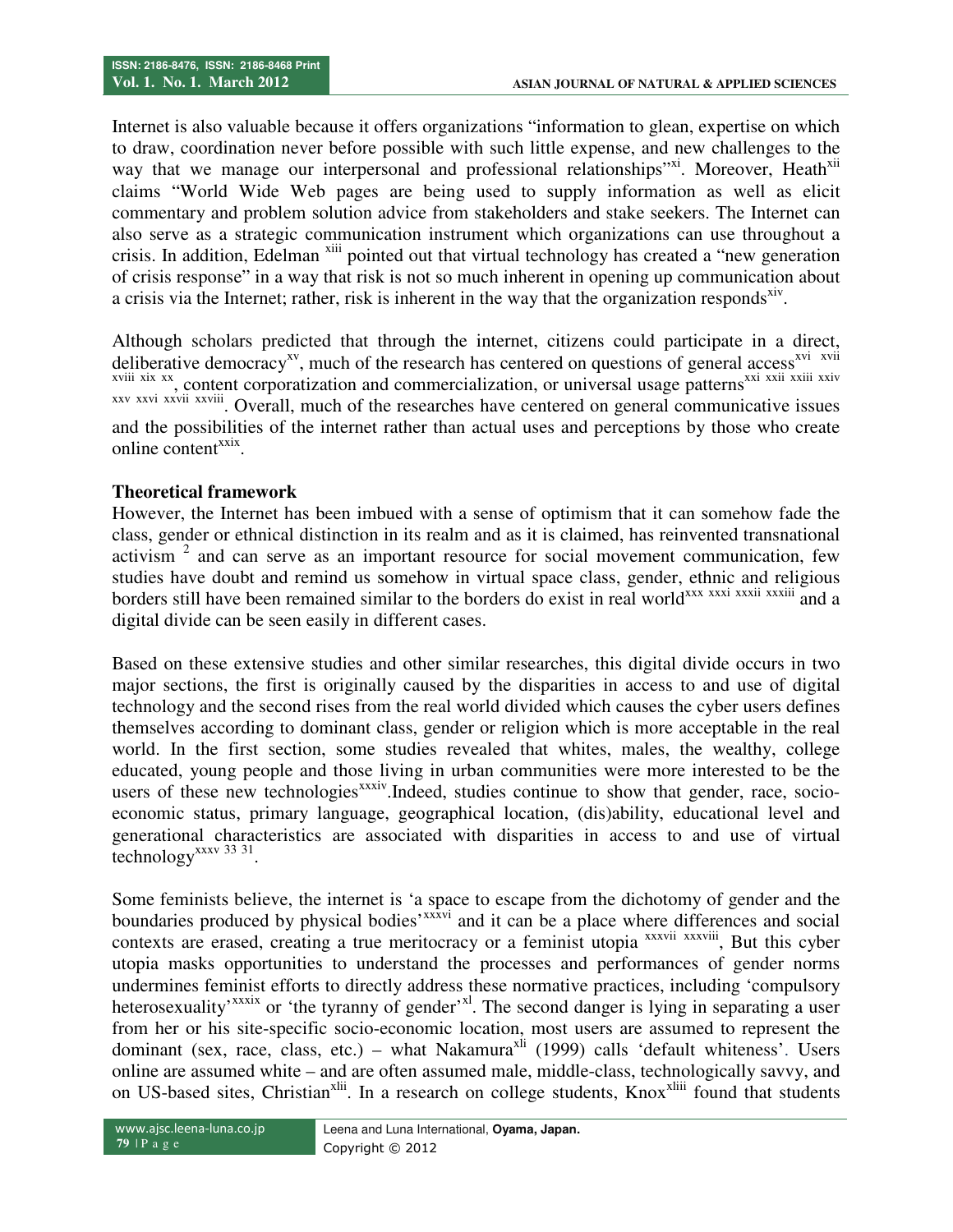often misrepresent their gender and in online social interactions it is so natural that few seem to give much thought to what usually could be dismissed as a makeover of one's persona. By this definition, the Internet refers to a space where one leaves the body behind without the physical ability; so the body can't become the vehicle expressing changes in beliefs and values anymore. Also, as the cyber utopian ideal of equality are developing, "a wide range of knowledges and cultural belongings are being hidden" <sup>38</sup>. Overall we can conclude, cyberspace excludes all who do not have access, those who do not have the cultural and technical knowledge required to participate and those who do not have the physical ability to participate in the utopian dream <sup>41</sup>. Although through the Internet, people can interact over greater distances in a shorter period and at less expense than in the past, some theorists such as Zuboff<sup>xliv</sup> believed "the Internet reduced" face-to face interaction" and created an "uncomfortable isolation" for people at work. Conversely, Raney<sup>xlv</sup> argued that online communication expands social networks and in a study Lawson and Leck<sup>xlvi</sup> proved that "more than half of Internet users reported that email was strengthening their family ties".

An international web survey has suggested that, the use of the internet has increased the frequency of contacts with friends and family in the USA and Japan. By analyzing the relationship between internet use, measured in minutes per week, and the number of contacts with neighbors and friends, Täube<sup>xlvii</sup> found that internet use had a positive correlation with the number of contacts with friends. However, as far as contacts with neighbors were concerned, he indicated that people who do not use the internet have more contacts than internet users. In a survey for the USA, Katz and Rice<sup>xlviii</sup> found despite of some positive aspect, internet use had a negative impact on the number of contacts with neighbors. By using a time-use diary data for the USA, Kestnbaum and colleagues $x$ lix show that internet use diminishes the time spent socializing and visiting non-family members. Other studies in Japan, USA and the UK also indicate the existence of a substitution effect of internet use on time spent physically with family and friends<sup>1</sup> Boase <sup>lii</sup>, Wang and Law<sup>liii</sup> showed that face to face contact and physical travel do not decrease due to the ICT-mediated possibilities for maintaining social relationships and they indicate that the popular thesis that ICT use displaces face to face contacts  $\frac{1}{100}$  does not appear to hold true  $\frac{dv}{dx}$  lvi. They resulted and indicated that a large variety of factors influence the communication frequency within social networks. At the level of the social network, relational and geographical distance between the ego and alters are important as well as the communication contents. Relationship between these aspects is dependent on the social composition of the networks and the socio-demographic and other attributes of the ego and alters.

Despite the 'complementarity' finding, the stronger geographical distance decay effect for face to face (compared to electronic) communications indicates that the share of electronic contacts in the total communication frequency increases when distances become larger<sup>54</sup>. At the end, we can summarize the internet can strengthen weak ties happens between strangers especially in closed society, but it would appear that, generally speaking, physical contacts are still considered highly important. In the next step, we will introduce hybrid environments as a solution where both virtual and face to face interaction are able to happen in the same time and take a larger variety of society to interact with each other. In order to offer a solution, first we have to know challenges stand against us, such as social and technical limitations of cyberspace in our case study.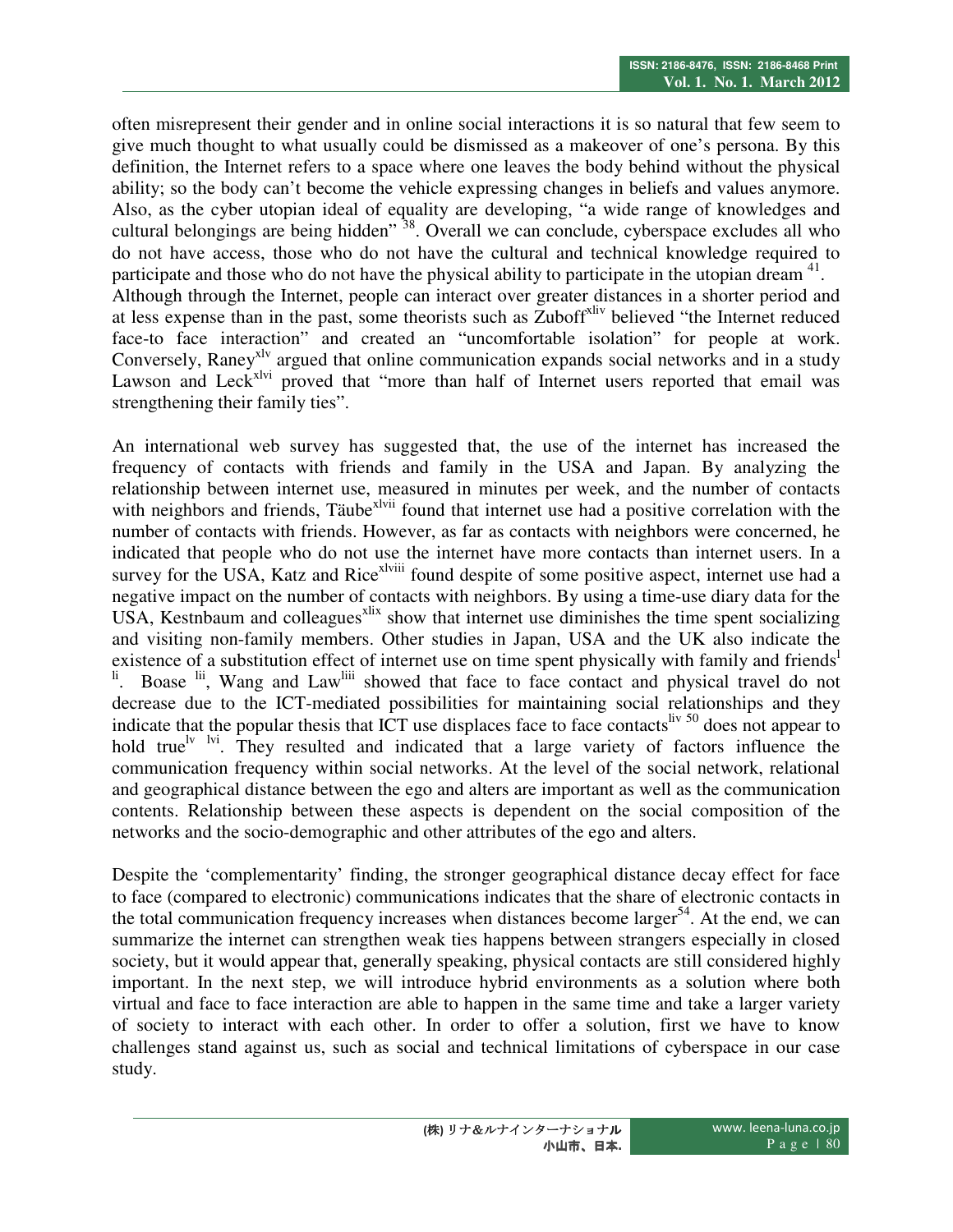## **Social and technical limitations of cyberspace in Tehran**

Here, we discuss Social and technical limitations of cyberspace and digital divide in Tehran, both in interviews and in questionnaires. By using a comparative research method, we selected two important public spaces in Tehran, one located in an upper class district consisting of the rich and powerful, another located in a lower class district occupied by working poor and the unemployed underclass. For the first one, we have Vanak Square in which often educated and rich people cross and meet each other and Shosh Square is the second one which is a place of mostly poor and uneducated person. Excluding the mentioned differences, these two squares have no major religious or cultural distinct and their disparity restrict to economic and educational ones.

Using data collected among 324 respondents, this article aims at gaining greater insight into (i) cyberspace divide, (ii) the interaction between face to face and virtual communication, (iii) the influence of virtual space on the physical life and at the end, we conclude how a hybrid space is able to create a greater interaction in the society and cause to global justice moreover.

The final sample consisted of 324 participants (135 women and 189 men), whom the 150 participants are from Vanak Square (65 women, 85 men) and the other 174 participants, belong to Shoosh Square (70 women, 104 men). The sample was a mixture of all people who use or cross those two squares during daytime from 10 o'clock last until 22 on all the days of a week. The mean age of the participants is 23 years and ranged from 16 to 58 years.

## **Questionnaire**

After some basic socio-demographic questions (including age, gender, educational attainment, and partner status) first, we examined how much time these two groups (people who cross these two squares) spend on urban spaces and virtual public spaces for socio-political interaction. As we can see in bar chat 1, most of the responders in Vanak spend less than 6 hours per week for social interaction in urban spaces while this number for virtual spaces upsurge more than 10 hours a week. Overall, most of the participants in Vanak prefer to interact in virtual spaces more than physical urban spaces. They indicated several reasons which cause such preference as lack of appropriate public places in Tehran, government monitoring on public spaces and limitations which were imposed by an Islamic traditional society, especially on women. We can summarize that in the absence of appropriate urban spaces in Tehran, educated people who can afford the internet cost, are inclined to use virtual spaces more and more. In the same chart we see that the Shoosh square's participants who are more interested in interacting with each other in public spaces than virtual ones. They prefer to spend their spare time with family, neighbors and friends (people they know) around their neighborhood. Lack of education, low income and social norms limit experiences for those of different race, gender, are the most important reasons they indexed on their questionnaire.

In the second step, we asked them to indicate the period of time they spend on real and virtual spaces and as it is obvious there is a real distinction and border between the times they interact around the clock. But interestingly when group 1 uses virtual spaces (see Figure 1), the group 2 interacts in real public spaces and so in this period of time, a hybrid space can be really useful to connect (offline and online) people which never were able to interact with each other neither in virtual nor in real realm (see Figure 2).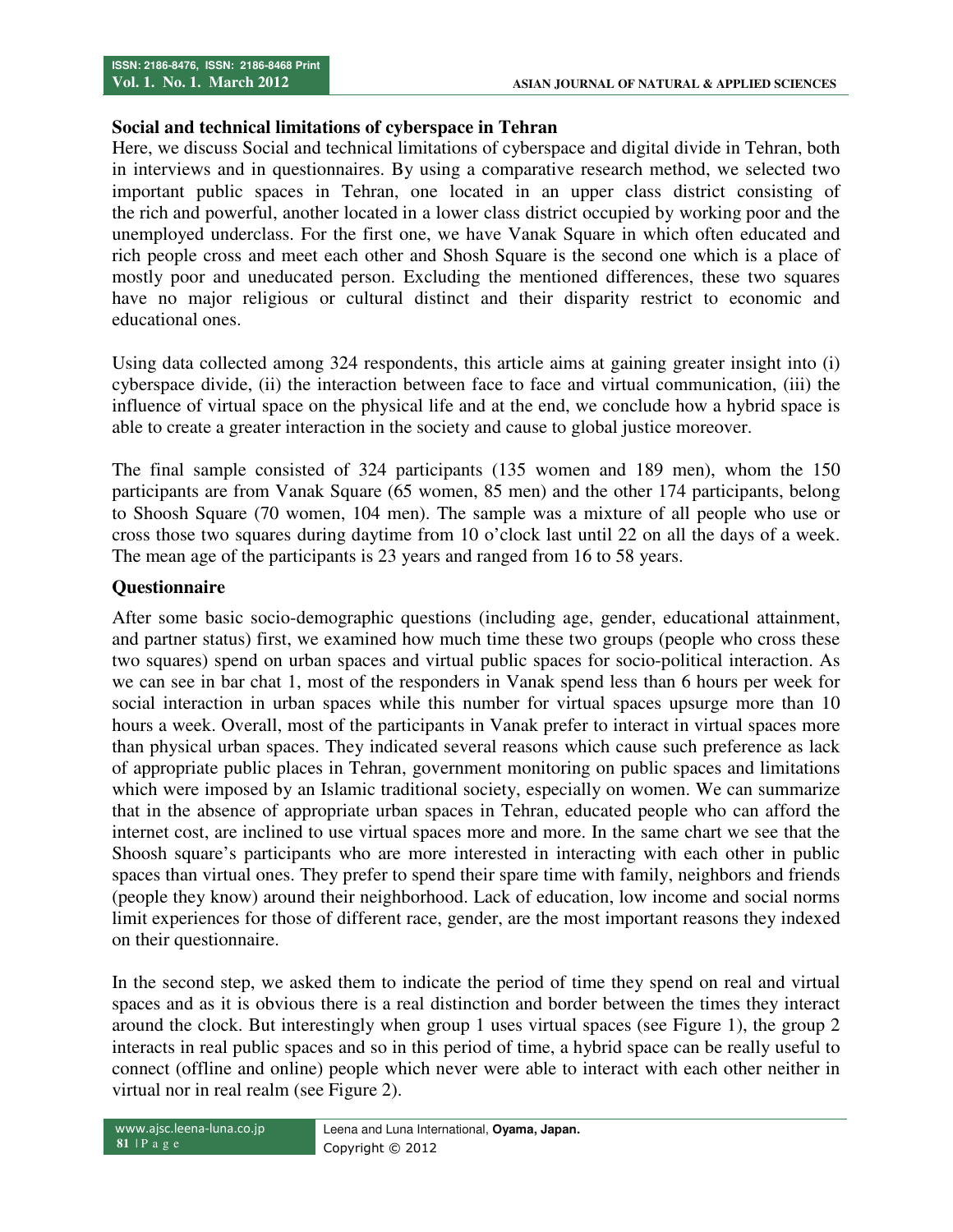Then, we asked them to name 10 persons (ranging from close family to stranger) whom they have contact with them during a month and asked them to mark how emotionally close they felt to each person on a 1 to 10 scale (1 not close at all - 10 very close), and how many times they had face-to-face and virtual contact with different persons during a month. By which, we were able to find the relationship between internet use, measured in per month, and the number of contacts with close persons and strangers in two different squares in Tehran. We found people in group 1, which uses virtual space more, have more virtual relationship with strangers and they spend more time with them and the internet use had a positive correlation with the number of contacts with strangers. Also we realized that there is no significant relationship between internet use and close-family connections. However the use of cyber social networks causes a noticeable decrease in the face to face relationship with neighbors (Figure 3). On the other hand, group 2, which belongs to the lower class in their society, is more eager to stick to traditional norms of communication and strong family connection (see Figure 4). They have more powerful connection with co-workers, acquaintances and neighbors which mostly happens by face to face or other previous communication technologies such as phone and cell phone. By comparing these two charts, it demonstrates that weak ties (relationship with stranger) are stronger than group 2 and they are more eager to accept strangers in their lives.

At the end, by interviewing with some online activists (17 people), we clarified that they have a high percentage of minorities (Ethnic and Religious) among all, more than in the general public. Most of them are college graduates with political democratic orientation and somehow all of them are margined by the government, some for their religion or ethnic which differs from acceptable ones and others for their (feminine) gender in a patriarchal society.

# **DISCUSSION**

There is a really serious distinction in using of cyber social networks in different areas of Tehran. Low educated people (approximately consist of poor and old people, women and workers) have the less proportion in virtual realm in comparison with young, rich and educated people. Furthermore, because of stern distinction both in the society and in virtual space, these two groups (which mentioned above), have no acceptable chance to interact with each other. They have used different public spaces in different hours and group 2 has no great opportunity to access to virtual spaces. So, we introduce a hybrid space (both real and virtual) which is able to entail a greater part of the society, while offline people spend their time on public space; they are able to interact with online citizens and share their interests and beliefs in a similar way that online users do. Internet provides users with a wide range of communications with strangers which known as weak ties is very important and provides us with important information about ideas, threats and opportunities in time to respond to them. Moreover, "Societies and social systems that have more weak ties are more likely to be dynamic and innovative. If the system is mostly made up of strong ties, then it will be fragmented and uncoordinated <sup>lvii lviii lix</sup>.

As a number of studies indicate that poor people rely more on strong ties than do others<sup> $\vert x \vert$ lxi, our</sup> case studies also confirmed that group 2, are more eager to stick to strong family ties. In the other words, strong ties seem to be linked both to economic insecurity and a lack of social services. As Granovetter<sup>57</sup> suggested that the heavy concentration of social energy in strong ties has the impact of fragmenting communities of the poor into encapsulated networks with poor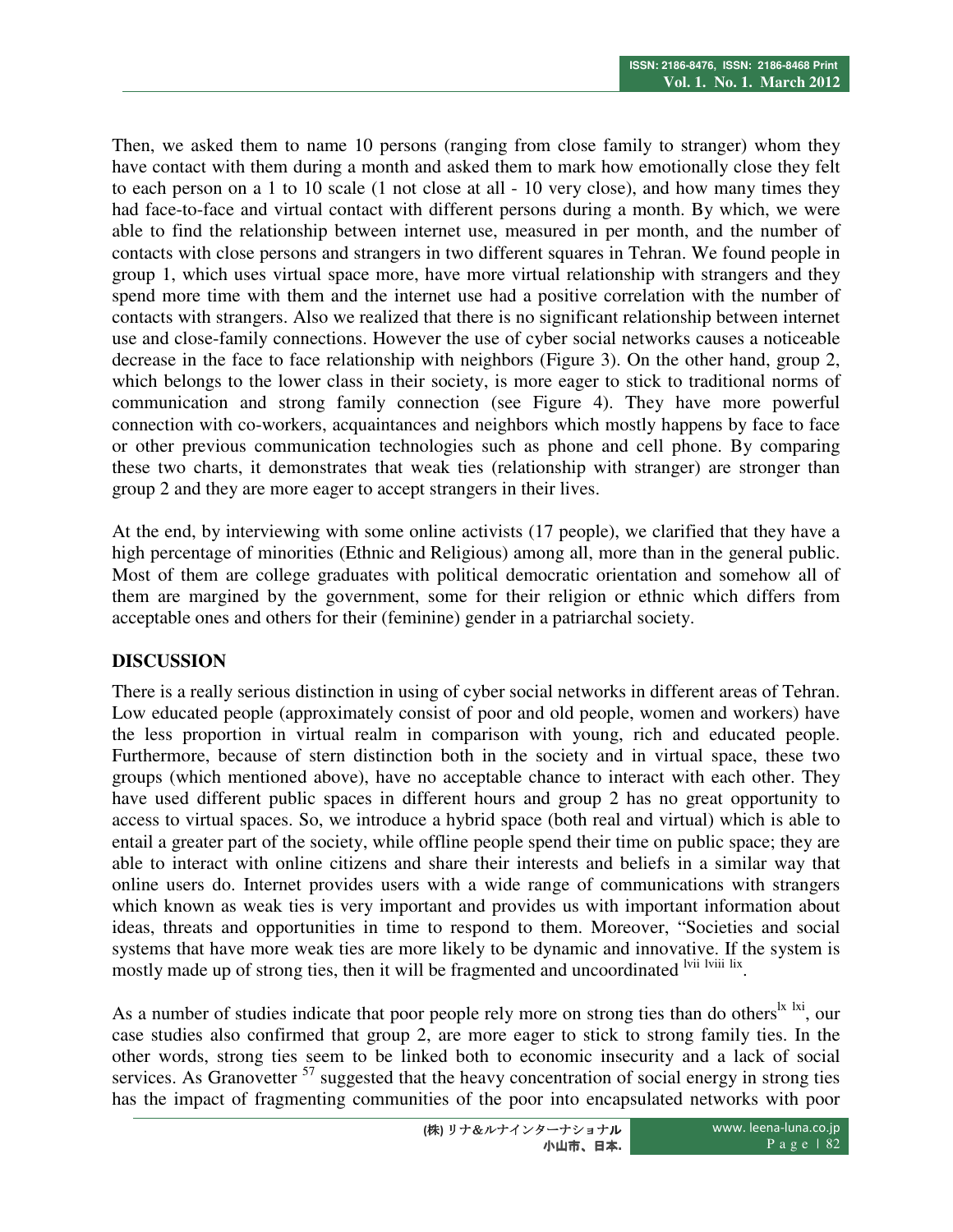connections between these units; individuals so encapsulated may then lose some of the advantages associated with the outreach of weak ties. This may be one more reason why poverty is self-perpetuating.

Offering a hybrid space as a space connecting offline citizens to virtual society can help poor people expand their weak ties in society due to solicit help from people having desirable resources: wealth, status, prestige, power or access to others<sup>lxii fxiii</sup> and guide us to global justice. On the other side, upper class people are more relaxed about weak ties and so tend to have more. However, they have to resort to expensive clubs and other filtering mechanisms to find 'people like them' with whom they can build stronger ties.

This hybrid space is a way for online users to go toward reality, and for offline citizens close to a desired utopia. It's a" heterotopia" lxiva sort of mixed, joint experience and it consists of a sort of simultaneously mythic and real contestation of the space in which we live.

## **REFRENCES**

<u>.</u>

<sup>i</sup> Civille, R. (1997). Environmental organizing on the internet. Center for Civic Networking, Whitepaper for Desktop Alliance: http://www.techrocks.org/enviroorganizing.html.

Fenton, N. (2008). Mediating solidarity. Global Media and Communication: http://gmc.sagepub.com/,(4). 37.

iii Fahmi, W. F. (2009). Bloggers' street movement and the right to the city. (Re)claiming Cairo's real and virtual "spaces of freedom" Environment and Urbanization. Published by: sage, http://www.sagepublications.com

<sup>iv</sup> Castells, M. (1997). The Power of Identity, Blackwell, Oxford and New York, 461 pages.

<sup>v</sup> Gibson, R., & Ward. S. (2003). 'Letting the Daylight in? Australian Parties' Use of the World Wide Web at the State and Territory Level', in R. Gibson, P. Nixon and S. Ward (eds) Political Parties and the Internet: Net Gain?, pp. 139–160. New York: Routledge.

vi Foot, K.A., & Schneider, S. M. (2006). Web Campaigning. Cambridge, MA: MIT Press.

vii Stein, L. (2009). Social movement web use in theory and practice: a content analysis of US movement websites, new media & society, Copyright © 2009 SAGE Publications, Los Angeles, London, New Delhi, Singapore and Washington DC: 11(5),749–771.

viii Ess, C. (1996). The political computer: Democracy, CMC, and Habermas. In Philosophical perspectives on computer-mediated communication, ed: Charles Ess, 197–230. Albany: State University of New York.

 $\alpha$ <sup>ix</sup> Coleman S., & Blumler J. G. (2001). Realising Democracy Online: A Civic Commons on Cyberspace. London: IPPR.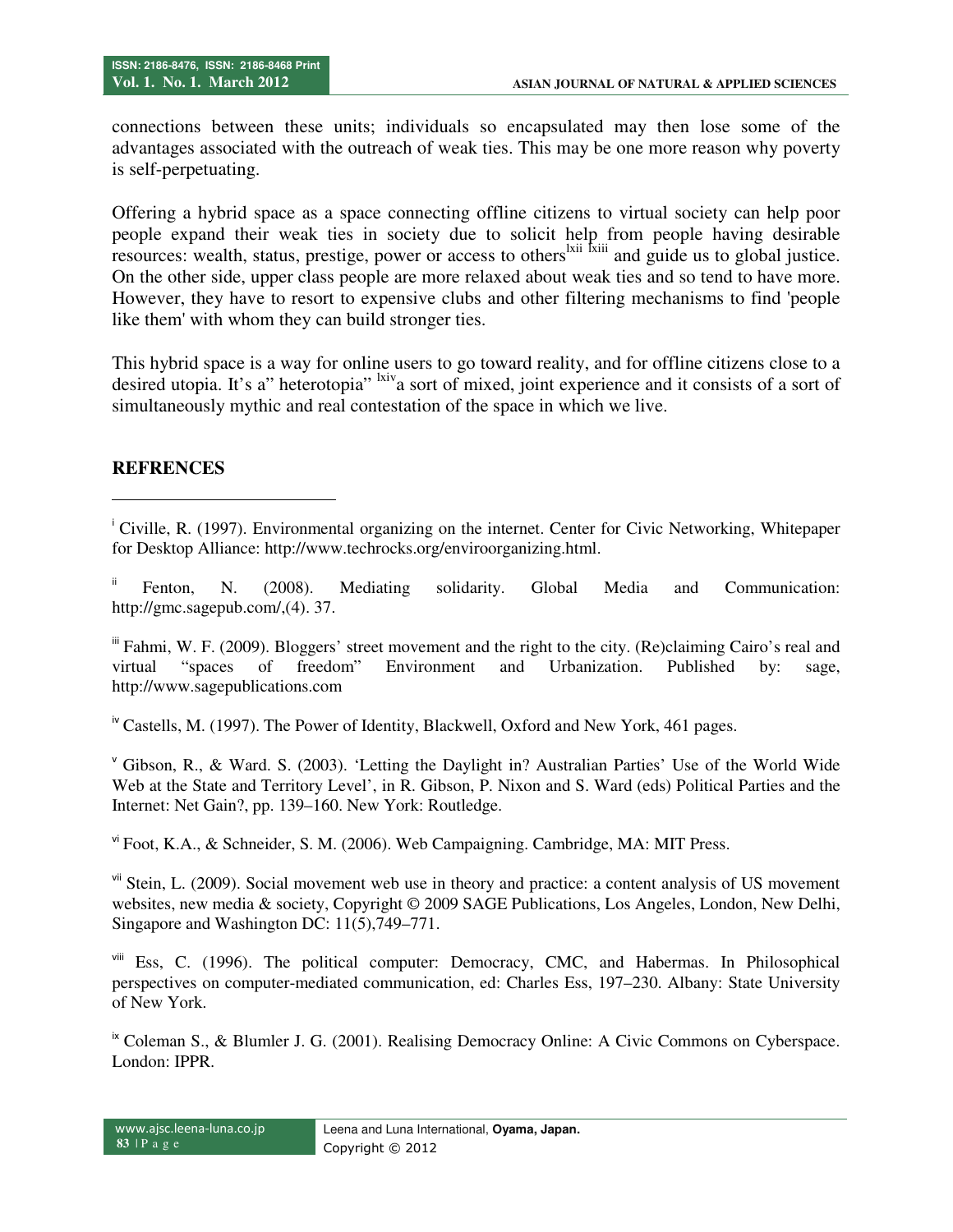<sup>x</sup> Rheingold, H. (1993). The virtual community: Homesteading on the electronic frontier. Reading, MA: Addison-Wesley.

xi Walther, J. B. (1997). Group and interpersonal effects in international computermediated communication. Human Communication Research, 23, 342-369.

xii Heath, R. L. (1997). Strategic issues management. Thousand Oaks, CA: Sage.

<u>.</u>

 $x^{i}$  Edelman, J. (1998). Crisis management: Tapping into the cyberspace dimension. Healthcare PR & Marketing News, p. 1.

xiv Perry, D. C., Taylor, M., & Doerfel, M. L. (2003). Internet-based communication in crisis management, Management Communication Quarterly: http://mcq.sagepub.com/

xv Bertelson, D. A. (1992). Media form and government: Democracy as an archetypal image in the electronic age: Communication Quarterly, 40, 325–37.

xvi Dutta-Bergman., & Mohan J. (2005). Access to the internet in the context of community participation and community satisfaction. New Media & Society, 7 (1), 89–109.

xvii Katzman, N. (1974). The impact of communication technology, Promises and prospects. Journal of Communication, 24,47–58.

xviii Selwyn, N., Gorard, S., & Furlong, J. (2005). Whose internet is it anyway? Exploring adults' nonuse of the internet in everyday life. European Journal of Communication: 20 (1), 5–26.

xix Lengel, L. B. (1998). Access to the internet in east central and south-eastern Europe: New technologies and new women's voices. Convergence, 42 (3), 38–55.

 $\alpha$  Selwyn, N. (2004). Reconsidering political and popular understandings of the digital divide. New Media & Society: 6 (3), 341–62.

 $\alpha$ <sup>xxi</sup> Dahlberg, L. (2000). The internet and the public sphere: A critical analysis of the possibility of online discourse enhancing deliberative democracy. Palmerston North, New Zealand: Massey University, Sociology Department.

<sup>xxii</sup> Jensen, M. (1997). Here there by tigers: Profit, non-profit, and loss in the age of disintermediation. Canadian Journal of Communication: 22, (3-4). http://www.cjconline.ca/viewarticle.php?id.431&layout.html

 $x^{\text{axiii}}$  McChesney, R. (2004). The problem of the media, U.S. communication politics in the 21st century. New York: Monthly Review Press.

<sup>xxiv</sup> Samoriski, J. H. (2000). Private spaces and public interests: Internet navigation, commercialism and the fleecing of democracy. Communication Law and Policy, 5(1), 93–106.

xxv Kelly, R. E., & Lewis, P. E. T. (2001). Household demand for internet connection. Journal of Media Economics: 14 (4), 249–65.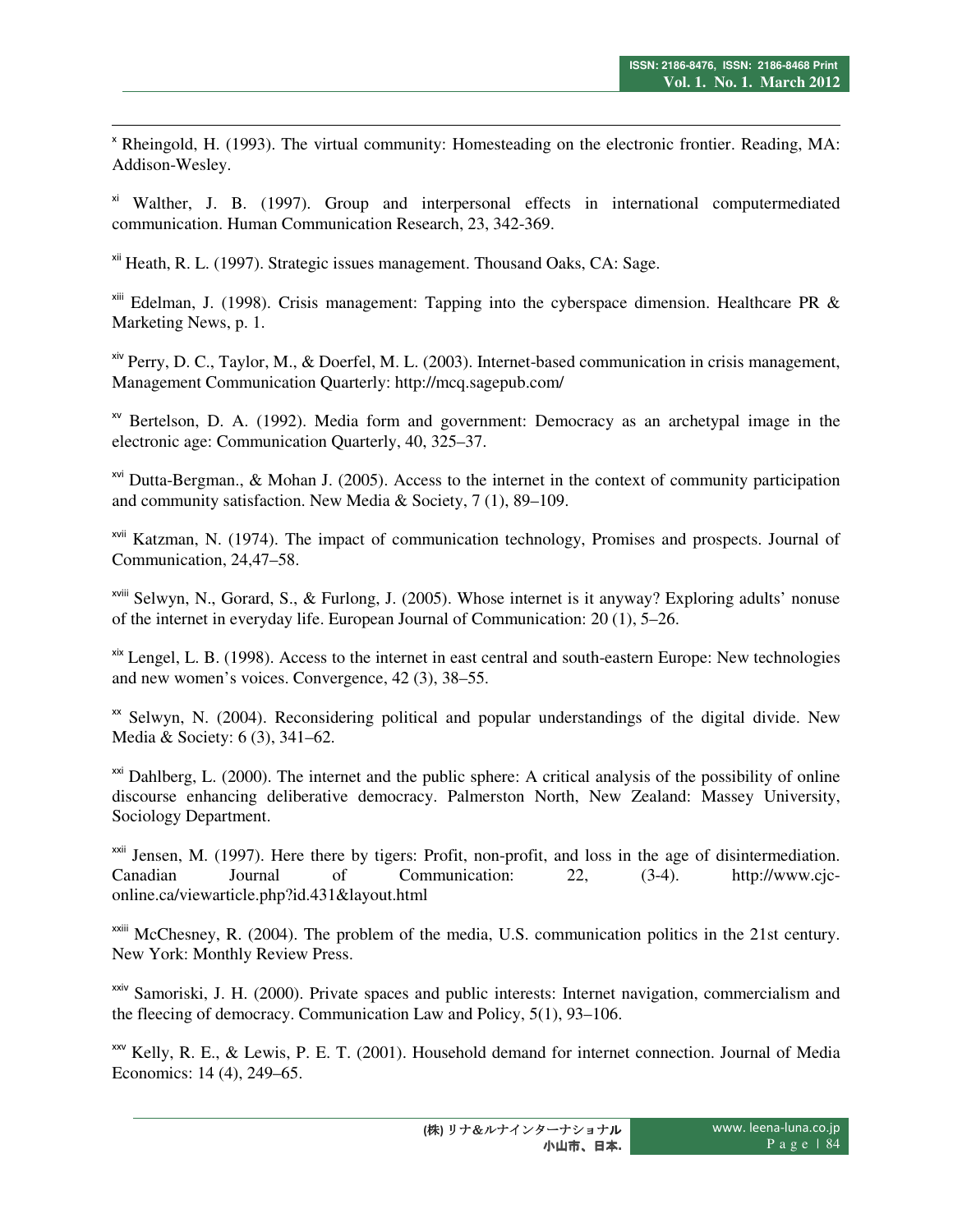-

xxvi LaRose, R., Carolyn, A. L., & Matthew, S. E. (2003). Unregulated internet usage. Addiction, habit, or deficient self-regulation? Media Psychology, 5 (3), 225–53.

xxvii Leonhirth, W., Mindich, D., & Straumanis, A. (1997). Wanted, a metaphor for history. Using past information systems to explain internet mailing lists. Electronic Journal of Communication: http://sss.cios/org/getfile/LEONHIRT\_V7N497.

XXVIII Streck, J. M. (1998). Pulling the plug on electronic town meetings: Participatory democracy and the reality of usenet. In The politics of cyberspace, ed. C. Toulouse and T. W. Luke: New York: Routledge, 18–47.

 $x$ <sup>xxix</sup> Boeder, P. (2002). Non-profits one: How non-profit organizations are using the internet for communication, fundraising, and community building: First Monday, http://www.firstmonday.org/Issues/ issue7\_7/boeder/index.html

xxx National Telecommunications and Information Administration (1995). Falling through the Net II: New Data on the Digital Divide. Washington, DC: US Department of Commerce National Telecommunications and Information Administration.

xxxi Fox, S. (2007). 'Latinos Online. Pew Internet and American Life Project', URL (consulted March 2008): http://www.pewinternet.org/pdfs/Latinos\_Online\_March\_14\_2007.pdf

xxxii Horrigan, J.B. (2006). 'Home Broadband Adoption 2006', URL (consulted March 2008): http://www.pewinternet.org/pdfs/PIP\_Broadband\_trends2006.pdf

xxxiii Pew Internet and American Life Project (2007). 'Demographics of Internet Users', URL (contacted April 2008): http://www.pewinternet.org/trends/User\_Demo\_6.15.07.htm

xxxiv National Telecommunications and Information Administration (1998). Falling through the Net

II: New Data on the Digital Divide. Washington, DC: US Department of Commerce National Telecommunications and Information Administration.

National Telecommunications and Information Administration (1999). Falling through the Net: Defining the Digital Divide. Washington, DC: US Department of Commerce National Telecommunications and Information Administration.

National Telecommunications and Information Administration (2000). Falling through the Net: Toward Digital Inclusion. Washington, DC: US Department of Commerce National Telecommunications and Information Administration.

xxxv Goode, J. (2010). students The digital identity divide: how technology knowledge impacts college, http://www.sagepublications.com

xxxvi Van Zoonen, L. (2002). Gendering the Internet: Claims, Controversies and Cultures'. European Journal of Communication 17(1): 5–23.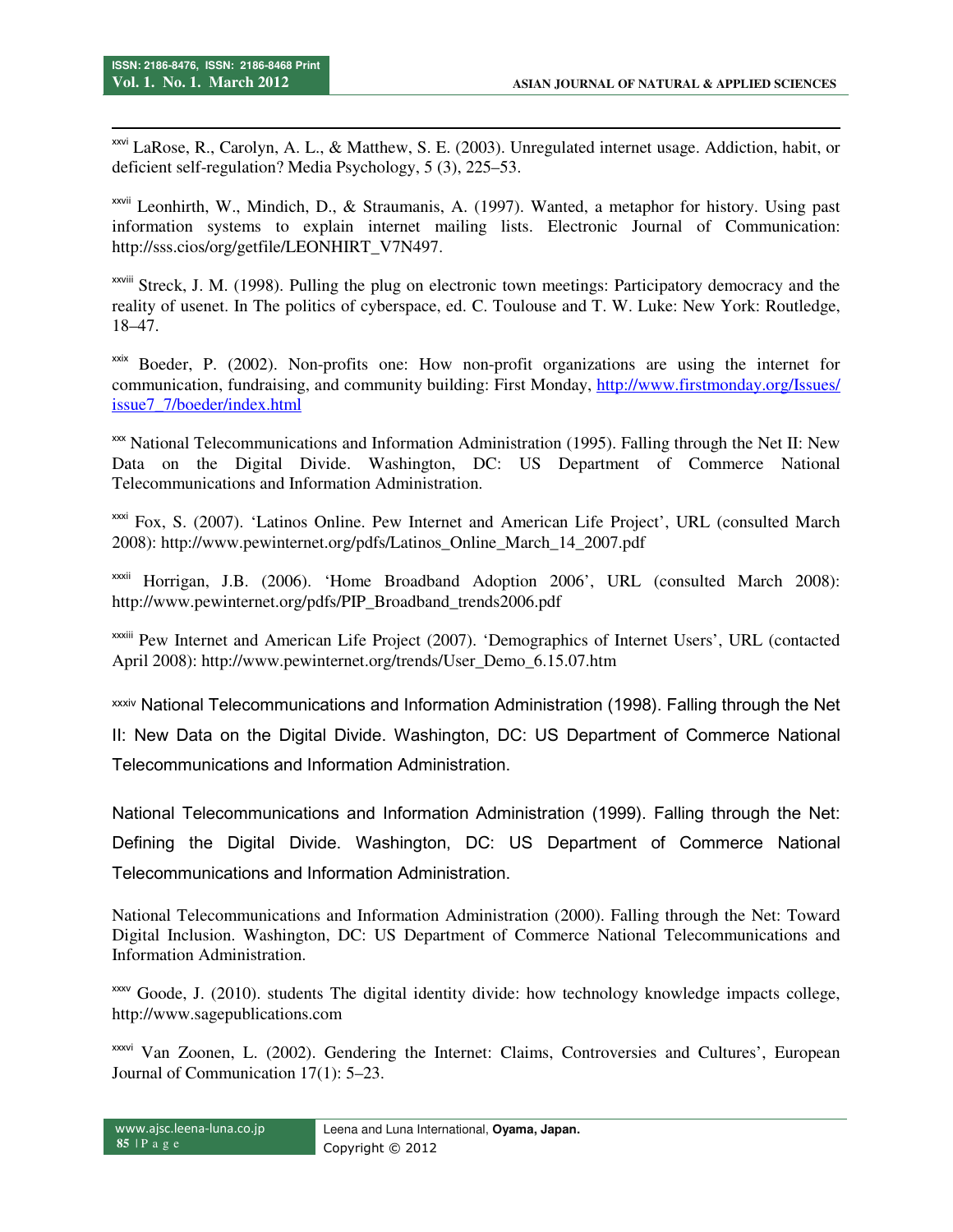$x_{x}$ <sup>xxxvii</sup> Morahan, M. J. (2000). 'Women and the Internet: Promise and Perils'. CyberPsychology & Behavior: 3(5), 683–91.

xxxviii Sunden, J. (2001). 'What Happened to Difference in Cyberspace? The (Re)turn of the She-cyborg', Feminist Media Studies 1(2): 215–32.

xxxix Rich, A. (1994). Blood, Bread, and Poetry. New York: Norton Paperback.

<u>.</u>

xl Danet, B. (1998). 'Text as Mask: Gender, Play, and Performance on the Internet', in S. Jones (ed.) Cybersociety 2.0, 129–58. Thousand Oaks, CA: Sage.

xli Nakamura, L. (1999). Cybertypes: Race, Ethnicity, and Identity on the Internet. New York: Routledge.

 $x^{\text{li}}$  Brophy, J. E. (2010). Developing a corporeal cyberfeminism: beyond cyberutopia, http://www.sagepublications.com

xliii Knox, D., Daniels, V., Sturdivant, L., & Zusman, M. (2001). College student use of the Internet for mate selection. College Student Journal: 35, 158-160.

<sup>xliv</sup> Zuboff, S. (1991). New worlds of computer-mediated work. In J. M. Henslin (Ed.), Down to earth sociology: Introductory readings. New York: Free Press, 6,476-485.

 $x^{1/2}$  Raney, R. F. (2000, May 11). Study finds Internet of social benefit to users. New York Times, G7.

xlvi Lawson, H. M., & Leck, K, (2006). Dynamics of Internet Dating. Social Science Computer Review: http://ssc.sagepub.com/

 $x$ <sup>lvii</sup> Täube, G. (2004). Connected and disconnected? On the impact of internet use on social connectedness. Computational & Mathematical Organization Theory, 10, 227–241.

xlviii Katz, J., & Rice, R. (2002). Syntopia: Access, civic involvement and social interaction on the net. In. Wellman B, Haythornthwaite C (Eds). The Internet in Everyday Life. Malden, Blackwell, 114–138.

 $x$ lix Kestnbaum M. R., Neustadl, A., & Alvarez, A. (2002). Information technology and social time displacement. IT & Society 1(1), 21–37.

<sup>1</sup> Gershuny, J. (2002). Mass media, leisure and home IT: A panel time-diary approach. IT & Society 1(1), 53–66.

 $\parallel$  Nie, N., Hillygus D., & Erbring, L. (2002). Internet use, interpersonal relations and sociability. In: Wellman B, Haythornthwaite C (Eds). The Internet in Everyday Life: Malden: Blackwell, 215–243.

lii Boase J., Hoorigan, JB.,Wellman, B., & Rainie, L (2006). The Strength of Internet Ties: The Internet and Email Aid Users in Maintaining their Social Networks and Provide Pathways to Help When People Face Big Decisions. Washington, DC: Pew Internet & American Life Project.

liii Wang, D., & Law F. Y. T. (2007). Impacts of Information and Communication Technologies (ICT) on time use and travel behaviour: A structural equations analysis. Transportation, 34, 513–527.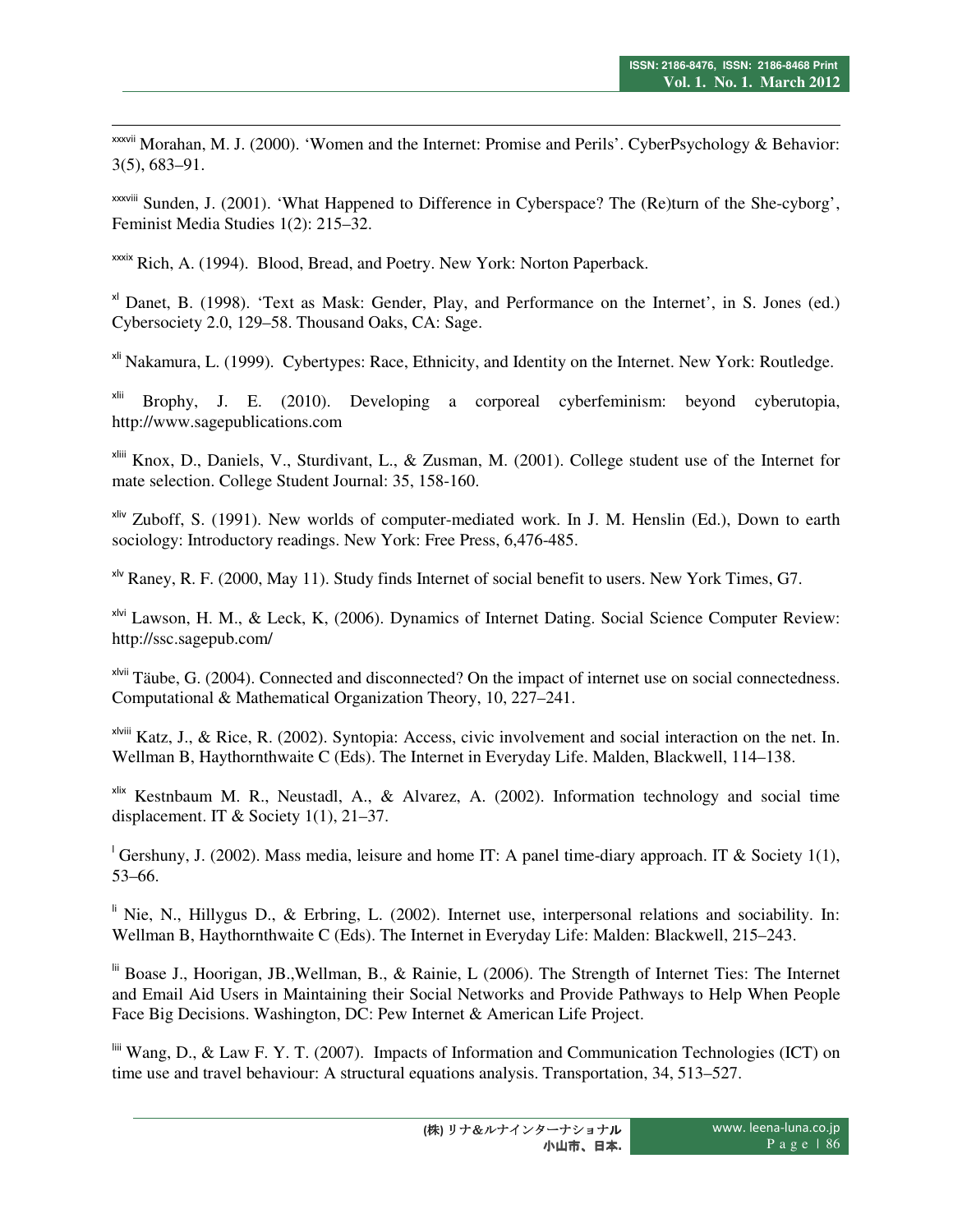-

liv Putnam, D. (2000). Bowling Alone: The Collapse and Revival of American Community. New York: Simon & Schuster.

<sup>1v</sup> Tillema, T. D., Ijst, M., & Schwanen, T. (2009). Communicating something confidential while travelling by train, The use of a telephone conversation versus silent modes. Transportation: 36(5), 541–564.

<sup>lvi</sup> Heather L., & Hundley & Shyles, L. (2010). US teenagers' perceptions and awareness of digital technology. a focus group approach :New Media & Society May 2010 12, 417-433, first published on February 9, 2010doi:10.1177/1461444809342558

lvii Granovetter, M. (1973). The Strength of Weak Ties. American Journal of Sociology, 78(6), 1360-1380

lviii Granovetter, M. (1983). The Strength of Weak Ties: A Network Theory Revisited, Sociological Theory, 1, 201-233

 $\frac{1}{x}$  Milgram, S. (1967). The Small-World Problem. Psychology Today (May), 62-67.

<sup>1x</sup> Ericksen, E., & Yancey, W. (1977). The Locus of Strong Ties Unpublished manuscript (Florida) Dept of Sociology: Temple University.

 $\frac{1}{N}$  Stack, C. (1974). All Our Kin (New York) Harper and Row

lxii Lin, N., & Esnel, W. M., & Vaughn J. C. (1981). "Social resources and strength of ties: structural factors in occupation status attainment" American sociological review, 46, 393-405.

lxiii Marsden, P. V.,& Hurlbert, J. S. (1988). "Social resources and mobility outcomes: a replication and extension" social forces, 66, 1038-1059.

<sup>lxiv</sup> Foucault, M. (1967). Of other spaces. Retrieved December 3, 2005, from http://foucault.info/do ... ult.heteroTopia.en.html.

++++++++++++++++++++++++++++++++++++++++++++++++++++++++++++++++

We studies digital and physical divide in two major squares in Tehran> We prove digital – physical divide and it's challenges in Tehran> We introduce hybrid spaces in order to fade digital and physical divide.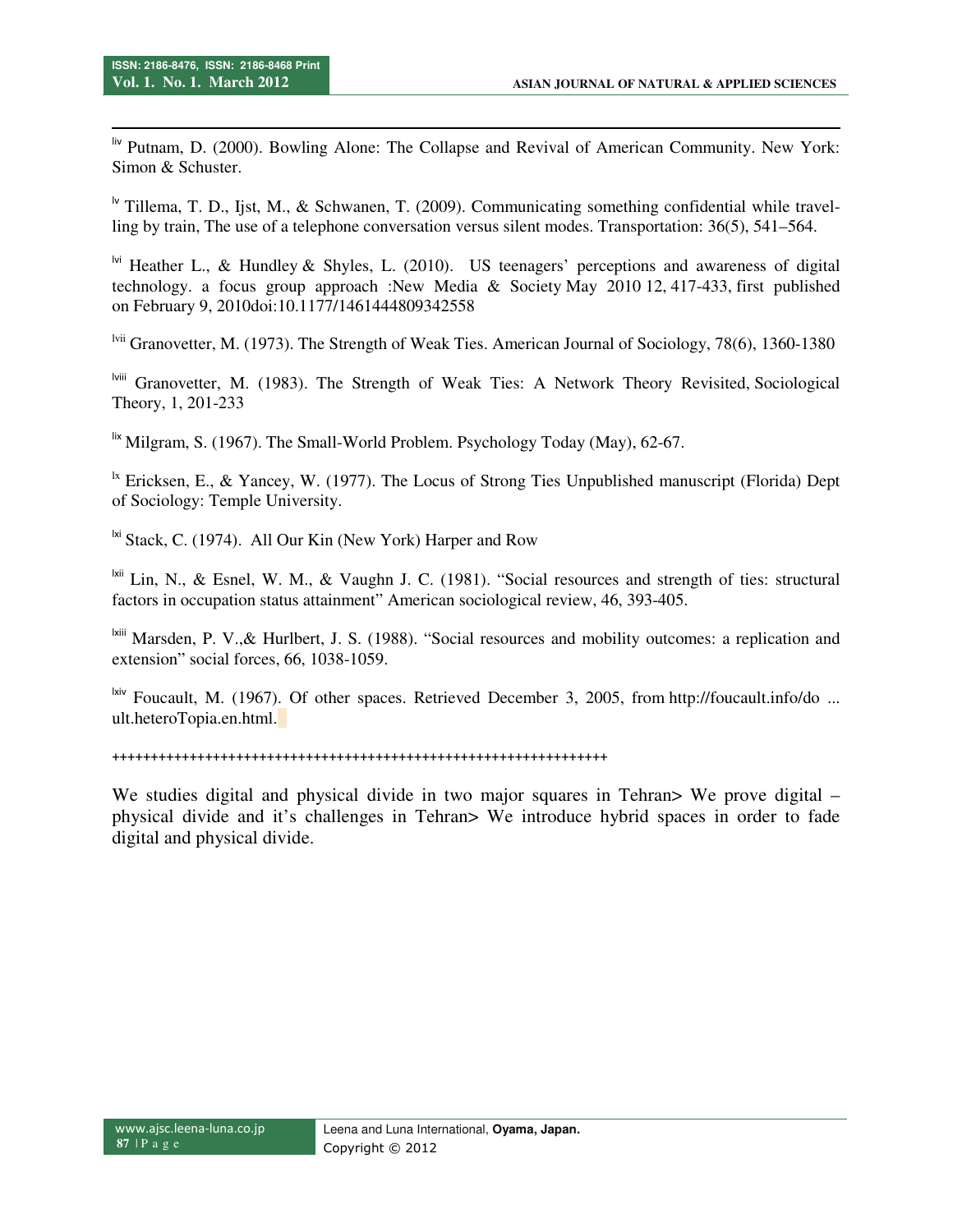

<u>.</u>